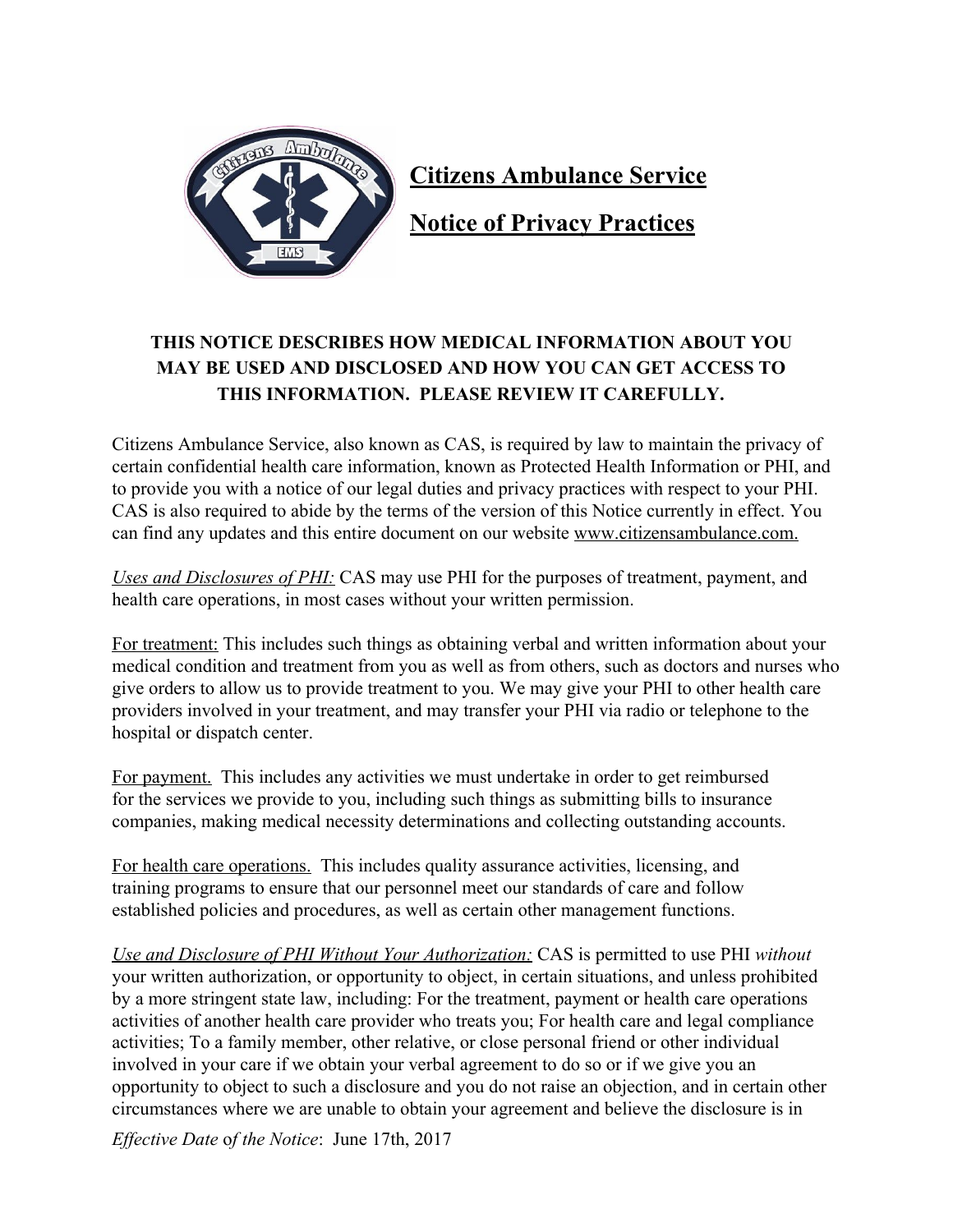your best interests; To a public health authority in certain situations as required by law (such as to report abuse, neglect or domestic violence; For health oversight activities including audits or government investigations, inspections, disciplinary proceedings, and other administrative or judicial actions undertaken by the government (or their contractors) by law to oversee the health care system; For judicial and administrative proceedings as required by a court or administrative order, or in some cases in response to a subpoena or other legal process; For law enforcement activities in limited situations, such as when responding to a warrant; For military, national defense and security and other special government functions; To avert a serious threat to the health and safety of a person or the public at large; For workers' compensation purposes, and in compliance with workers' compensation laws; To coroners, medical examiners, and funeral directors for identifying a deceased person, determining cause of death, or carrying on their duties as authorized by law; If you are an organ donor, we may release health information to organizations that handle organ procurement or organ, eye or tissue transplantation or to an organ donation bank, as necessary to facilitate organ donation and transplantation; For research projects, but this will be subject to strict oversight and approvals; We may also use or disclose health information about you in a way that does not personally identify you or reveal who you are.

Any other use or disclosure of PHI, other than those listed above will only be made with your written authorization. You may revoke your authorization at any time, in writing, except to the extent that we have already used or disclosed medical information in reliance on that authorization.

*Patient Rights:* As a patient, you have a number of rights with respect to your PHI, including:

*The right to access, copy or inspect your PHI*. This means you may inspect and copy most of the medical information about you that we maintain. We will normally provide you with access to this information within 30 days of your request. We may also charge you a reasonable fee for you to copy any medical information that you have the right to access. In limited circumstances, we may deny you access to your medical information, and you may appeal certain types of denials. We have available forms to request access to your PHI and we will provide a written response if we deny you access and let you know your appeal rights. You also have the right to receive confidential communications of your PHI. If you wish to inspect and copy your medical information, you should contact our privacy officer.

*The right to amend your PHI*. You have the right to ask us to amend written medical information that we may have about you. We will generally amend your information within 60 days of your request and will notify you when we have amended the information. We are permitted by law to deny your request to amend your medical information only in certain circumstances, like when we believe the information you have asked us to amend is correct. If you wish to request that we amend the medical information that we have about you, you should contact our privacy officer.